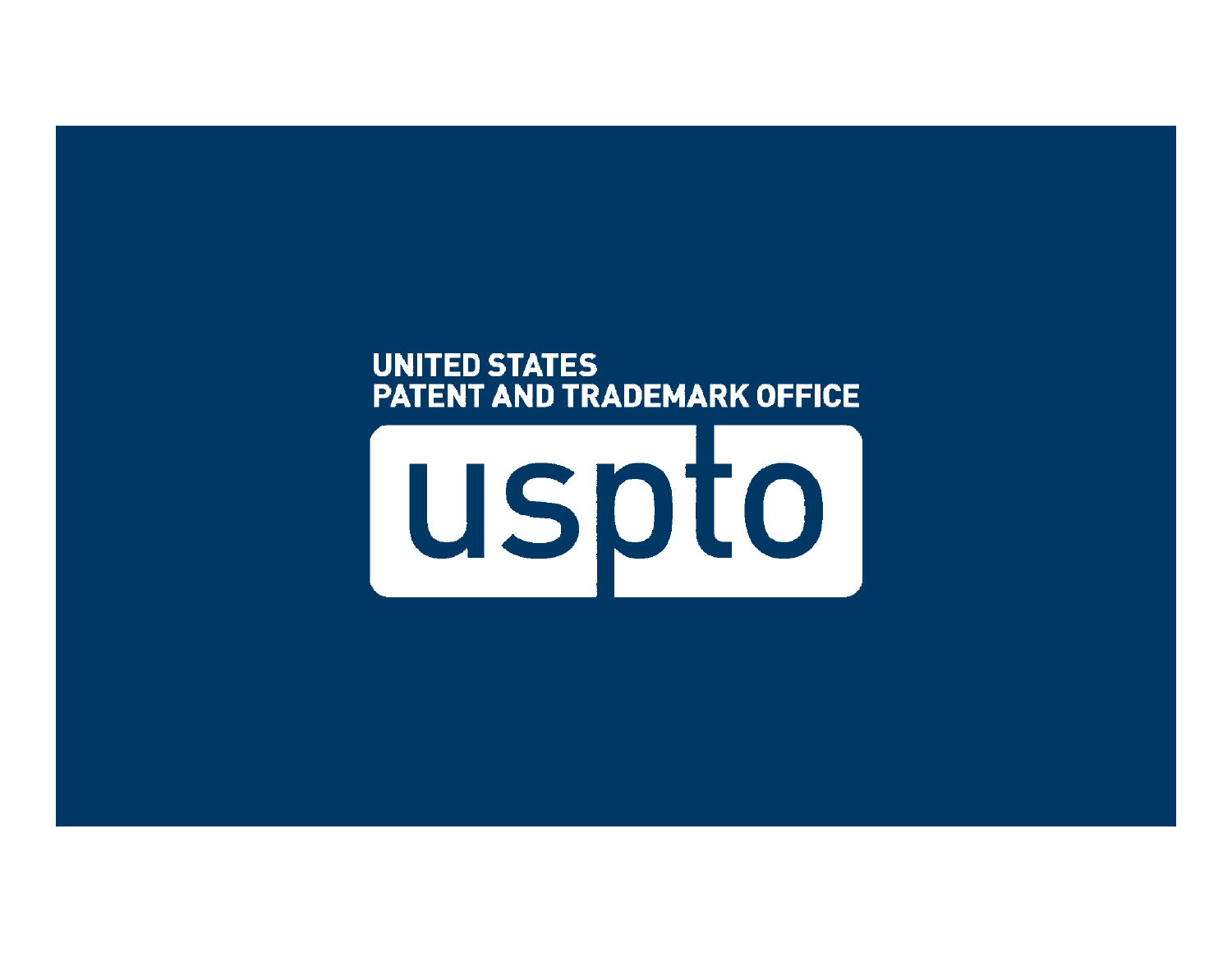# **Appeal and Interference Statistics**

**Patent Trial and Appeal Board September 2017**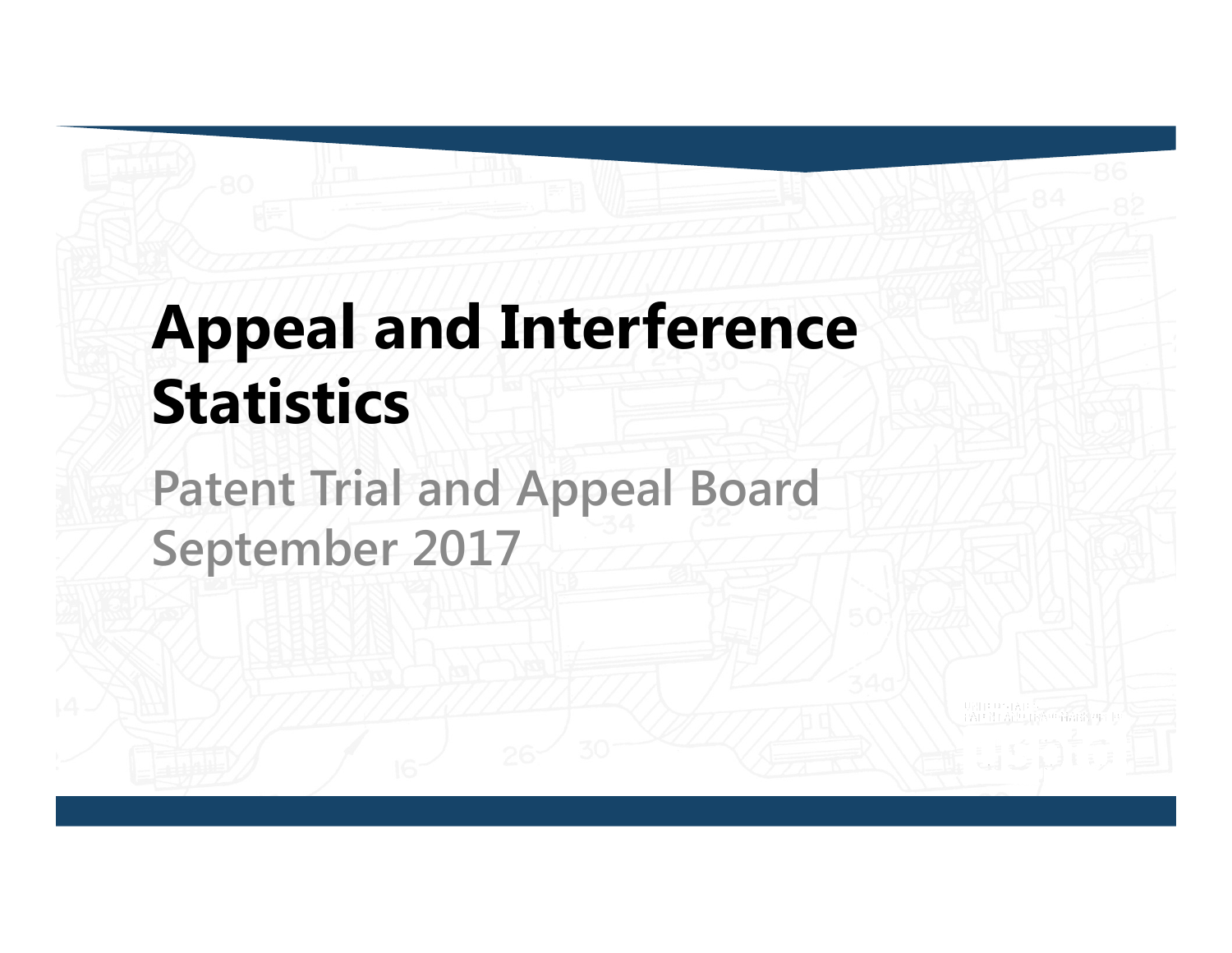#### **Pending Appeals (FY10 to FY17: 9/30/10 to 9/30/17)**



3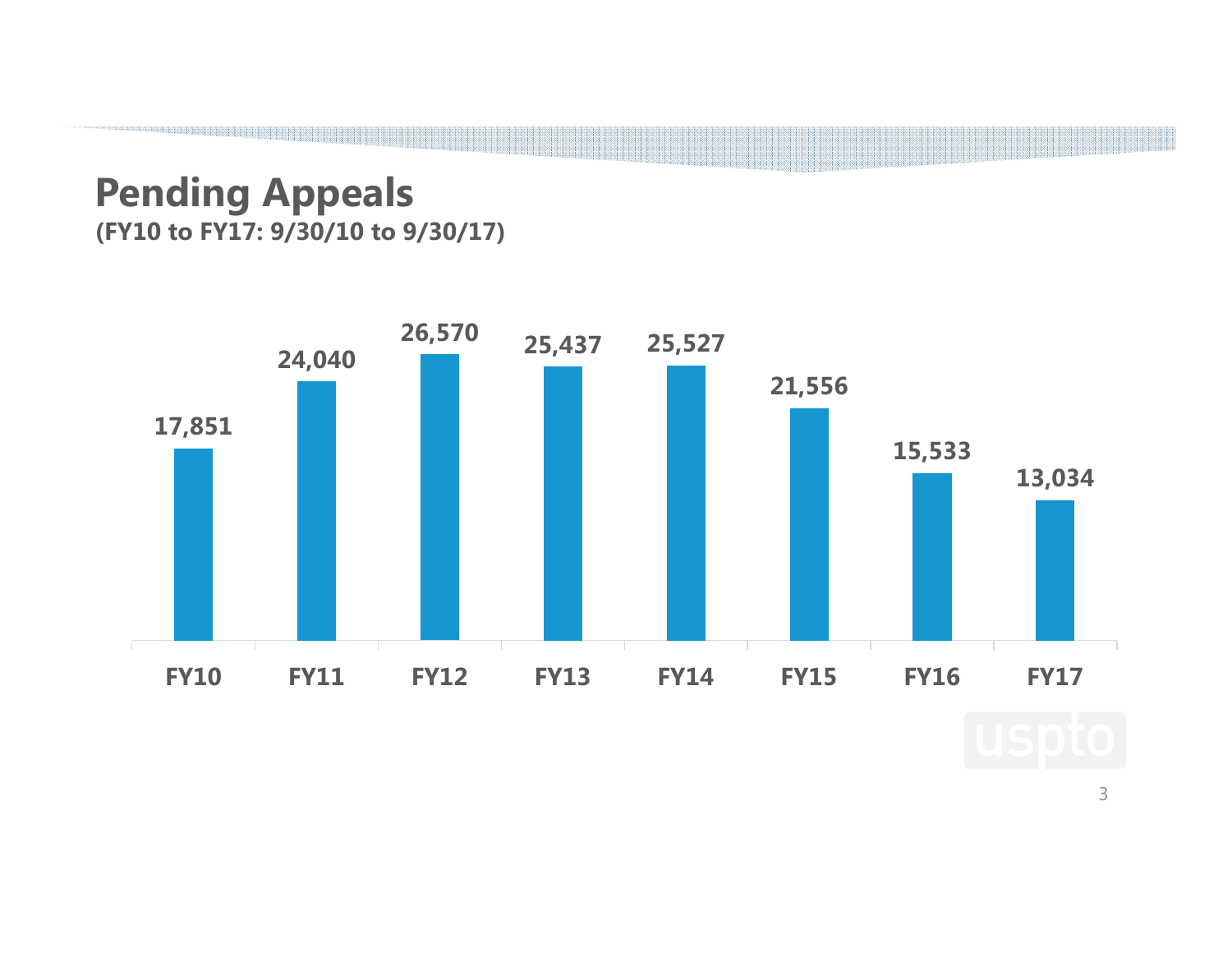## **Pendency of Decided Appeals in FY16 and FY17** (9/30/16 compared to 9/30/17)



Pendency is calculated as average months from Board receipt date to final decision. \*CRU (Central Reexamination Unit) includes ex parte reexams, inter partes reexams, supplemental examination reviews and reissues from all technologies.

4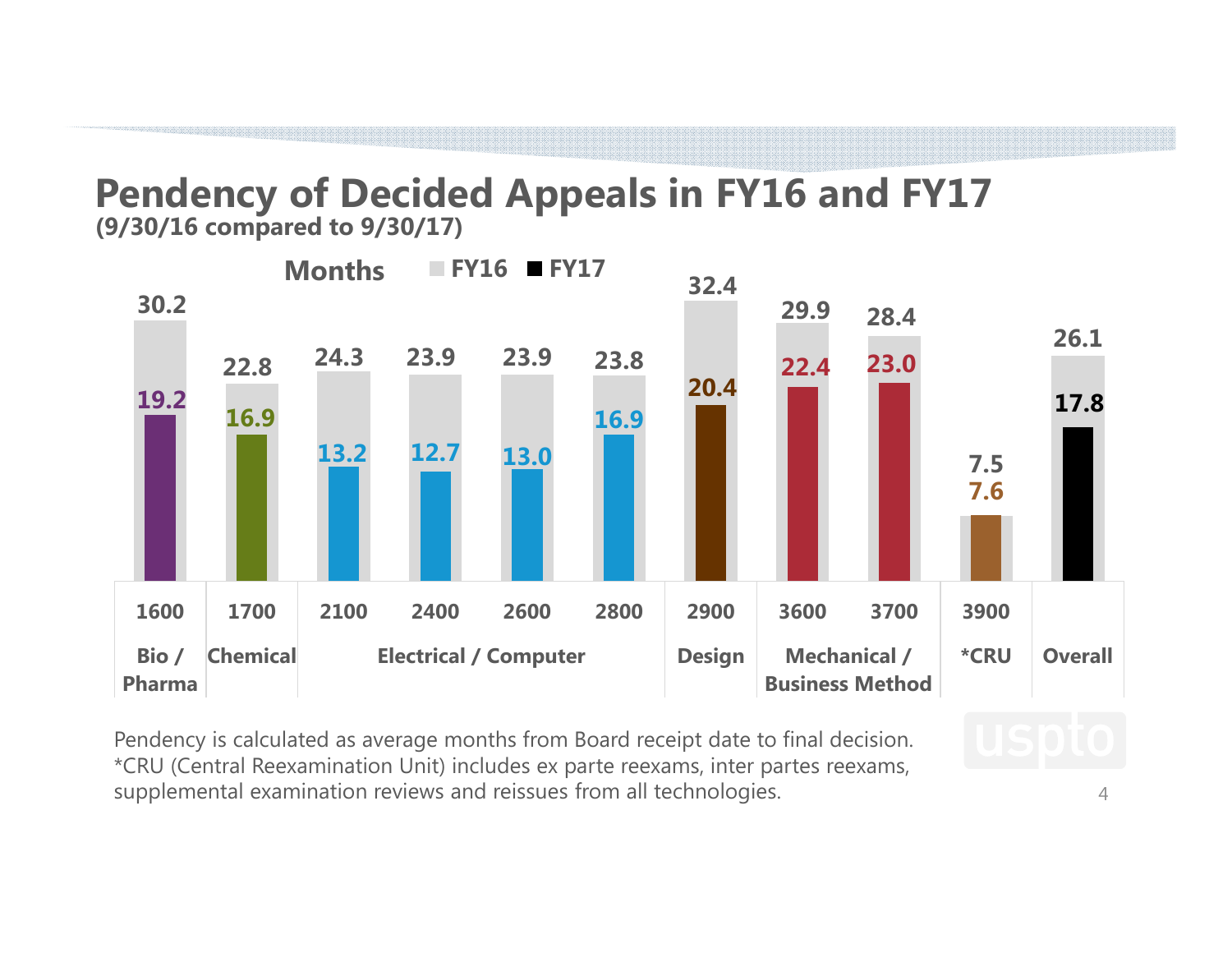### **Appeal Intake in FY17 (10/1/16 to 8/31/17)**



\*The Central Reexamination Unit includes ex parte reexams, inter partes reexams, supplemental examination reviews and reissues from all technologies.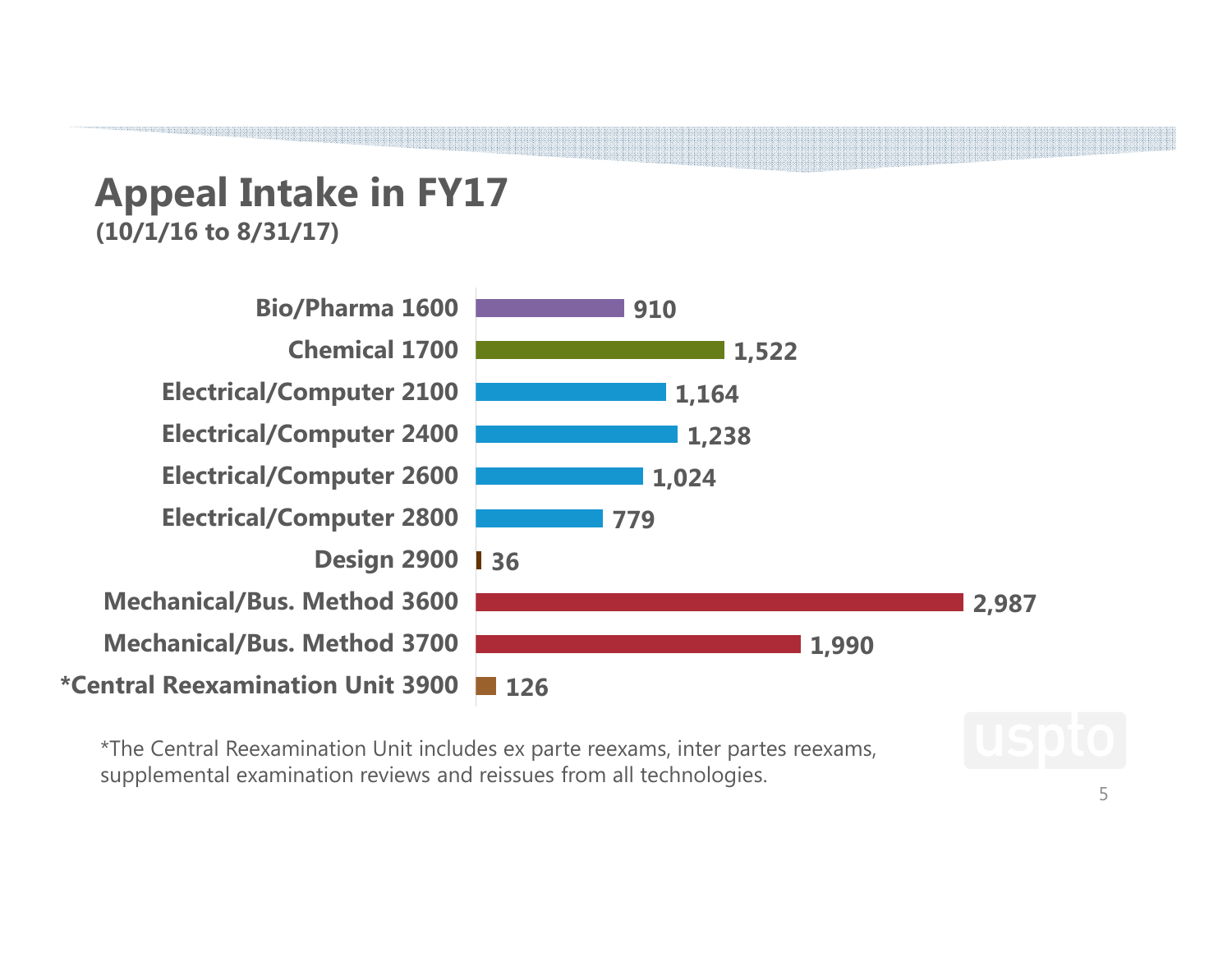### **Appeal Outcomes in FY17**

**(FY17: 10/1/16 to 9/30/17)** 

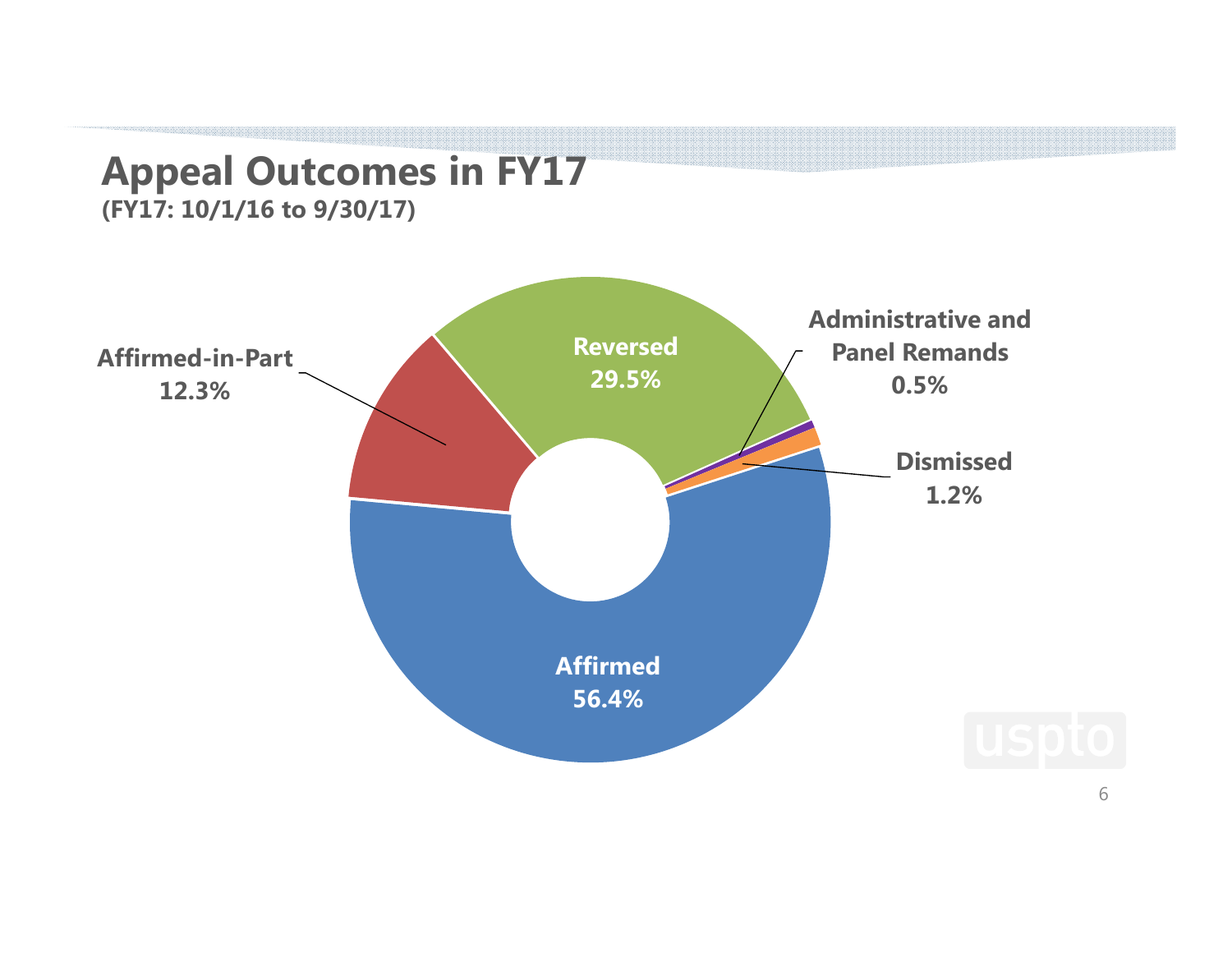### **Interference Inventory**

**(FY08 to FY17: 9/30/08 to 9/30/17)**